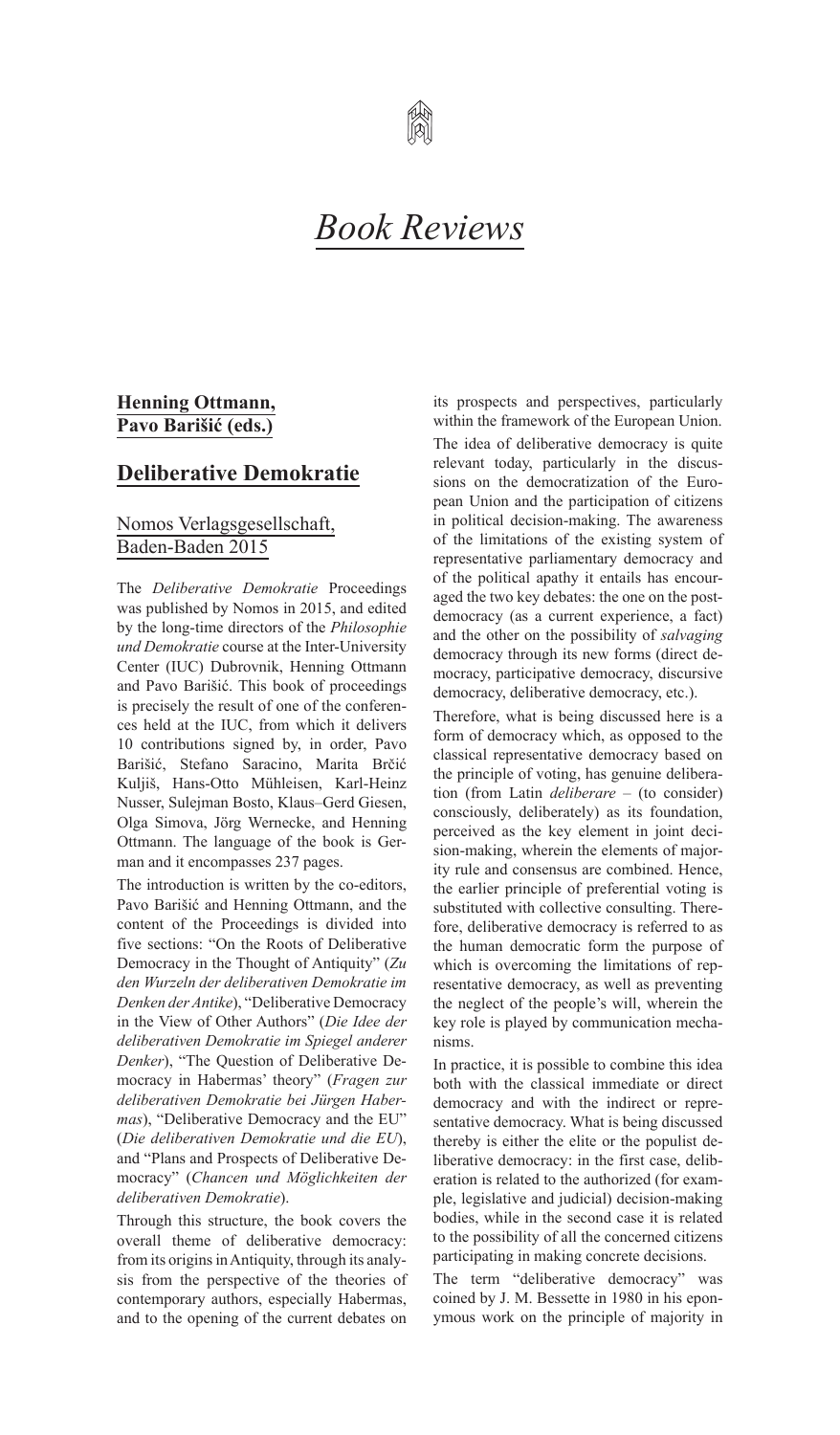representative governments, but the idea itself can be traced back to even earlier times, almost throughout the entire history of Western civilization. Thus, in empirical terms, certain similarities can be found even with the hunter-gatherer peoples who used a comparable way of making decisions in the times before the organization of the division of labour, while, in theoretical terms, the conception of the idea can be found already in Aristotle.

This is precisely what Pavo Barišić wrote about: in the first article in the Proceedings, he presented Aristotle's, the earliest vision of deliberative democracy. In ancient Greece, the place that emphasized the importance of decision-making for the political community, deliberation – i.e. collective discussion, consultation and debate – was highly revered. Although Thucydides already spoke of the rise of deliberation in the time of Pericles, the culmination of the ancient reflection on the matter is found in Aristotle. According to him, collective responsibility requires the participation of all citizens in real politics. Only thus is a general cognitive and moral level, higher than the level of a few experts, achieved.

Following this article, which introduces us to the contemporary debate on deliberative democracy through Aristotle, the next two sections of the Proceedings deliver several contributions on the idea of deliberative democracy in John Milton, Thomas Hobbes, and John Rawls, and critically review the thesis of Jürgen Habermas as the greatest of the modern advocates of deliberative theory.

Stefano Saracino wrote about the modern understanding of deliberation which, on the one hand, designates internal dialogue and, on the other hand, marks a discursive intersubjective form of discussion. He focused on John Milton and Thomas Hobbes, whom he found interesting for the reason that, in his work "Structural Transformation of the Public Sphere: an Inquiry into a Category of Bourgeois Society" (German: *Strukturwandel der Öffentlichkeit: Untersuchungen zu einer Kategorie der bürgerlichen Gesellschaft*), Habermas relied on them as the antipodes in the approach to deliberation. While Milton called on the Parliament to be willing to hear the voices outside itself, that had previously been the humblest measure of political freedom (civil liberty), Hobbes considered the question of deliberation from the perspective of the concept of sovereignty. What is particularly interesting is the influence of John Milton, considering that research indicates that the political semantics found in his work *Aeropagitica* (published in 1644) considerably resemble Habermas' theory of political deliberation.

On the other hand, Marita Brčić Kuljiš dealt with deliberation in Rawls. The backbone of her thesis is the article "The Idea of Public Reason Revisited" in which Rawls presented his belief that the idea of the public mind, the framework of constitutional democratic institutions that enables deliberative legislative bodies, and citizens' knowledge and desire to follow the public mind and actualize its ideal in their political activities are the three basic elements of deliberative democracy. According to the author, this is precisely what was the basis of linking the tendencies of deliberative democracy with Rawls' political liberalism, whose core elements of democratic citizenship, of the principle of reciprocity and of the principle of consensually also supported this. Her thesis is, however, that such attitude of Rawls does not mean that he advocated deliberative democracy, but only used its elements in order to ensure the stability of liberal democracy.

Following Brčić Kuljiš, there is a number of contributions by Hans-Otto Mühleisen, Karl-Heinz Nusser and Sulejman Bosto on Habermas' understanding of deliberative democracy.

Hans-Otto Mühleisen presented a new critique of Habermas' reflection on the theory of democracy. The author believes that, if Habermas considered communication (which is also realized via the Internet) the key of deliberative politics, then it means that its objective is not the good life, but the "free floating" (p. 129), i.e. thinking. And if the real content is in *framing* politics, the author brings up the question of this *empty* politics. In the second article in this section, Karl-Heinz Nusser examines the definition of human rights and human dignity in Habermas'theory, primarily in the work *Between Facts and Norms: Contributions to a Discourse Theory of Law and Democracy* (German: *Faktizität und Geltung*). Here Habermas establishes human rights in the discourse as subjective rights, which have validity only as a derivative of democratic rights. The author criticizes his standpoints from the perspective of the traditional difference between the natural and positive law, discarded by Habermas. Namely, Nusser believes that human rights and human dignity, as natural rights, are derived from the human essence itself, i.e. they are *a priori* valid and therefore precede the positive law. The author also criticizes Habermas' idea of a global deliberative democracy based on the moral judgment of human rights by means of public discussions, aimed at general consensus. This criticism is based on concrete examples of public debates that fail to meet the requirements of Habermas.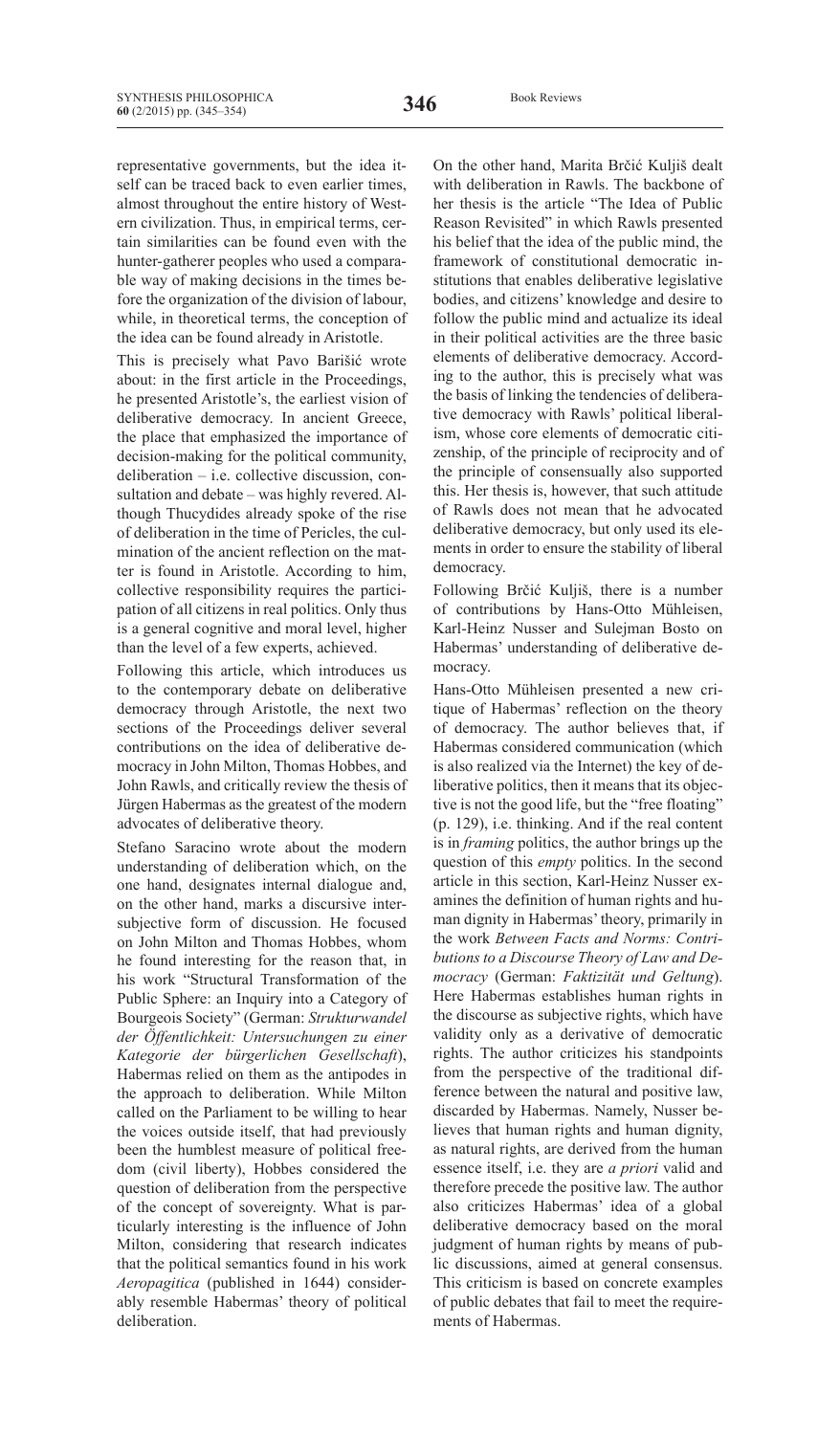In the last article in this section, on the basis of Habermas' argument Sulejman Bosto critically examined the question of the relationship between tolerance and post-secular society, especially in times of post-secular "reappearance" of religion and its requirements. The fourth section of the Proceedings, dedicated to questioning the concrete possibilities of realizing deliberative democracy in the European Union, is also focused on Habermas. The consistency of Habermas' following of the general requirements for deliberative democracy and his understanding of the Eurozone crisis is analysed by Klaus Gerd-Giesen while Olga Simova focused on the reasons for the necessity and general possibility of democracy at transnational and global level.

In the last section, dedicated to the analysis of the prospects (chances and opportunities) of deliberative democracy, we can find two contributions by Jörg Wernecke and Henning Ottmann. Jörg Wernecke analyses the relationship, difference and knowledge of experts and citizens who are, each in their own way, incompetent in decision-making processes. In doing so, the question he brings up is whether participatory democracy can assist in resolving this situation of having *professionally incompetent* citizens and *socially and politically incompetent* experts. If we go back to the introductory article by Pavo Barišić, we can see that even Aristotle was aware of this problem, and that he saw a positive impact both on the individual development of persons and on the stability, adaptability, and theoretical and practical wisdom of the political community as a whole precisely in the exchange of opinions.

Finally, in the last contribution in the Proceedings, Henning Ottmann criticizes Habermas' understanding of deliberative democracy as a synthesis of republican and liberal elements, as well as the thesis that deliberative democracy guarantees democratic quality. This debate on the real achievements of the theory of deliberative democracy is crucial to its positioning in the current political discourse. In times of the possibility of establishing a global public sphere by means of transnational communication forms and transnational areas of public discussion (such as global media), the opportunities for the realization of a global radical democracy on the trace of Habermas seem quite great. However, as highlighted in the articles above, there are a number of obstacles, starting from the questionability of the internal consistency of the theory to the realistic (interest) obstacles to which the attempts at increasing democracy at the supranational level will come across, principally in the field of economics. However, the value of deliberative democracy (at least as a theory of public consultation) is not thereby declining.

On the contrary, critical reviews of this concept, especially in the situation of the crisis of the European Union and the recent collapse of the global economy, are the central assignments of political philosophy as the places of a prudent reflection on the possibility of a more inclusive political practice. In this sense, this volume becomes not just a collection of outstanding academic articles on the matter, but also a serious participant in the debate on the political future and the future of politics.

#### **Anita Lunić**

### **Melvin L. Rogers**

#### **The Undiscovered Dewey**

#### **Religion, Morality, and the Ethos of Democracy**

#### Columbia University Press, New York 2012

In his previous essay, "Action and Inquiry in Dewey's Philosophy" (2007), Melvin L. Rogers contends that John Dewey modifies Aristotle's epistemic categories (*episteme*, *phronesis*, and *techne*) and thereby offers a theory of person and inquiry that post-Analytical philosophers need. With his much deeper understanding of Dewey, Rogers once again offers an Aristotelian interpretation of Dewey's philosophy in his recent work, *The Undiscovered Dewey: Religion, Morality, and the Ethos of Democracy*. This time, however, he brings up Dewey's theory of democracy. He recognizes that Dewey links democracy to both religiosity and morality and attempts to reveal the secret of the linkage among them. He wants to suggest that Dewey's conception of democracy as a way of life is worth a theoretical source of participatory republicanism that is a moral and political idea required for public today: with Dewey's theory of democracy, Rogers is well equipped to critically respond to those advocates of the elitism in politics who are cynical of the public and their capabilities in democratic government.

As an initial step to achieve this goal, Rogers discusses Dewey's theory of civic religiosity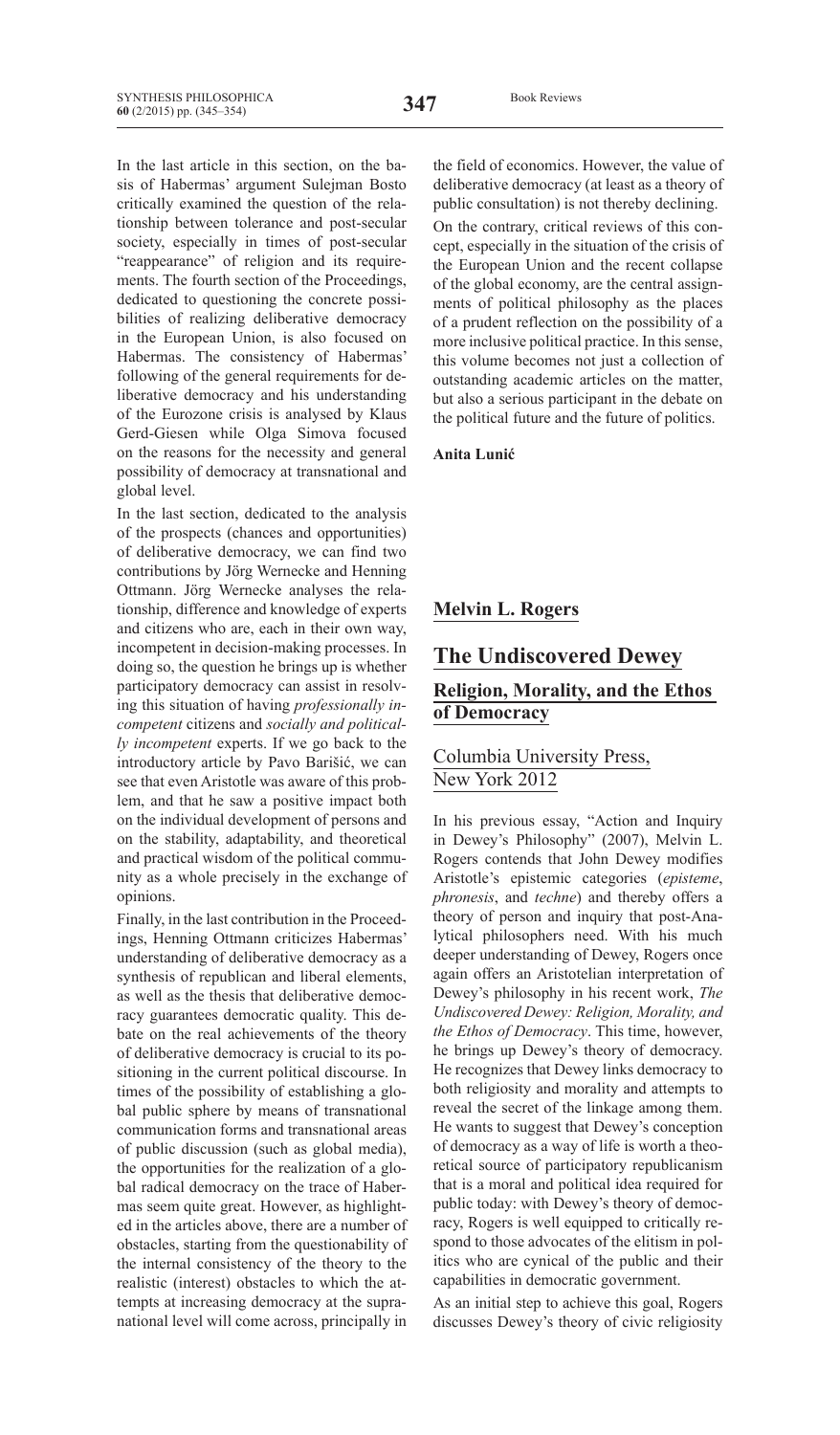which is a core concept of democracy as a way of life. He opens his discussion by raising a question as follows: "In the absence of unifying theological commitments, how do we go about the business of managing democracy while simultaneously paying respect to religious commitment?" (xi). Rogers makes a claim of religious naturalism that men can live a religious life that is "pious without lapsing into blind deference and so threatening democracy" (242). He refers to men who live such religious lives as an informed body of democratic citizens. They are men of democratic faith in human nature: faith that, given the conditions, men realize their individualities that would otherwise remain potential, and fully function. (Cf. John Dewey, "Creative Democracy – The Task Before Us," 1939, (LW 14:226)) For Rogers, those religious men are democratically participatory citizens. They are cooperatively deliberative (or intelligent) to construct (or improve) the milieu whereto their better potentialities actualize themselves. When inquiring into situations, they work together to identify their problems and resolve them in such a way as to manifest the democratic ideal, which is all-around human growth. These democratic inquirers do not hold the dictatorship of fixed morality. Normative authority is not given from the outside, but rather within their activity of democratic inquiry. The democratic inquirers admit their fallibility. They are humble and tolerant to different ideas from their own. For that reason, they can mediate conflicts between pluralistic values, but without occasioning a crisis of normativity.

So far, I have briefly explained how Rogers negotiates a wide range of Dewey's thought. Despite the danger of being somewhat redundant, I clarify each chapter's points made by Rogers, in order to illustrate how civic religiosity, democracy, and morality are intertwined. His book consists of five chapters, which are divided into two parts. In Part I (From Certainty to Contingency), Rogers attempts to offer a revisionist reading of Dewey's view of religion and his theory of inquiry. Part I is the stage for his discussion of civic religion, pragmatic ethics, and radical democracy as a way of life, all of which are his key topics in Part II (Religion, The Moral Life, and Democracy).

Part I is comprised of the first two chapters. In Chapter 1 (Protestant Self-Assertion and Spritual Sickness), Rogers puts Dewey in a three way of conversation with Calvinist theologian Charles Hodge and liberal Protestants, such as Henry Ward Beecher, Lyman Abbott, James McCosh, and John Fiske. Rogers focuses on and understands two top-

ics: piety and faith. According to him, Hodge believes that only Calvinist theologian worldview can be a candidate of the moral idea needed to contemporary soulless, immoral men. It persuades men to accept the object of their piety – namely, God. It helps them realize the purpose in world and offers a sense of moral commitment to self and society. On the contrary, liberal Protestants made an intellectual attempt to understand piety by pursuing quest for "certainty": in this liberal theology, surely, "progress remains, but it finds expression through a divinely sanctioned vision of *self-assertion*" (30).

Rogers recognizes that Dewey gives us an alternative to Hodge's reactionism and liberal Protestants'modernism. Rogers criticizes that the former promotes fundamentalist dogmatism which is not correspondent to our contemporary pluralist world, and the latter leads to disenchantment of the self's relation to the world. He believes that there is an alternative to both theologies and the alternative should be a naturalist progressivism or progressive naturalism with which fallibility and transactionalism are presupposed. It is correspondent to moral pluralism and links the self to the world. According to Rogers, Dewey builds this progressivism by accepting Darwin's scientific worldview. Indeed, Dewey secures a great insight on "nature" from Darwin's scientific worldview, that is, the idea of "contingency" (For Rogers' articulation of Darwin's concept of contingency, see, 31–35). Dewey understands men and their religious, pious lives in the contingent Darwinian nature, and advocates transactionalism: "there is transaction relationship among self, other, and the world – resulting from the movement of and disruption in life (what he called 'problem') – that generates and structures frameworks of meaning" (48). Rogers argues that this transactionalism allows Dewey to avoid the pitfalls that can present serious metaphysical and epistemological problems emerging out of Hodge's Calvinism and liberal Protestantism. Metaphysical problem refers to the order of universe which they think is given, hence certain and necessary. In the universe that shuns the contingency, self is just an occasion for a sick soul that loses piety: self is underwritten by piety that is implicit in the contingency. Epistemological problem is that a sick soul pursues the quest for certainty.

In Chapter 2 (Agency and Inquiry After Darwin), Rogers deals with the epistemological problem by focusing on Dewey's theory of inquiry and agency. For Dewey, inquiry is not a certainty-begging epistemological enterprise, and agency is not an intellectual atom considered to be a sick soul. Dewey conceives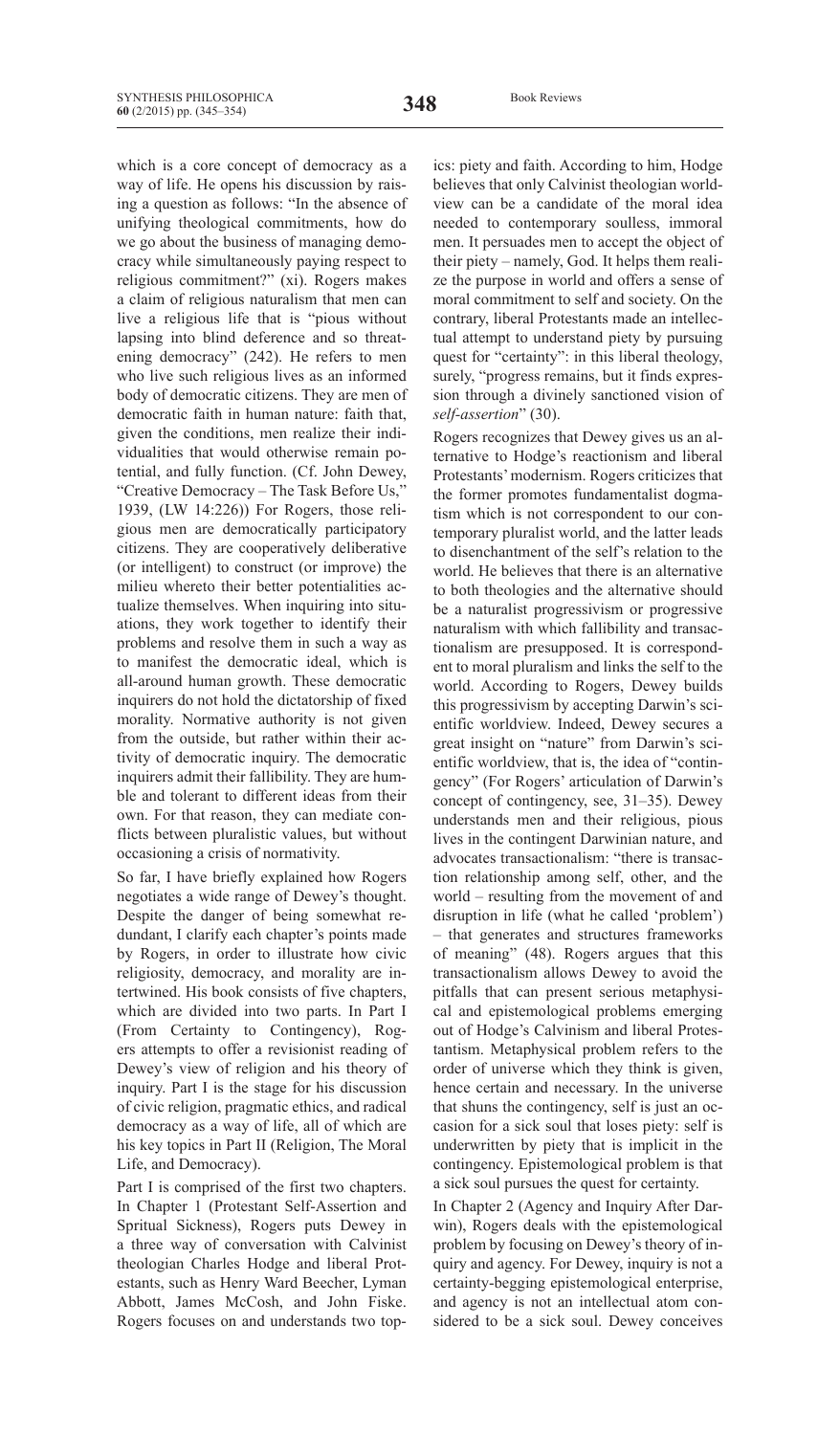inquiry as an empirical, naturalistic, moral, and socio political action wherein normative authority lies. The key element to this action is "the place of contingency therein" (61). He believes that through their inquiring action, men improve their environing conditions. Rogers writes: men's inquiring "action and knowledge (that is, of both self and world) are emergent environmental properties, potentially defying human mastery and control" (61). Roger recognizes that as such, Dewey's meliorism presupposes the nature of man as humble yet hopeful. In the process of inquiry, humans understand that the results of their inquiry, including hypotheses employed in their project to resolve problems they are faced with, are fallible. Accepting fallibility, inquirers are humble. However, this does not mean that they lose hope. With hope, "humility is the gift of inquiry" (101). In other words, their inquiring action would not be possibly made without their desires accompanied by confident expectation of its fulfillment. They *can* have such desires because they have the democratic faith.

Living a life controlled by civic religiosity as such, men will not stop pursuing inquiry: they will continuously rearrange their experiences (and reconstructing their knowledge) to make their environing conditions better and more fruitful. At the end of the Preface of the book, Rogers delivers a central message of the book: "The defining feature of Dewey's philosophy (…) is an understanding of humility that does not extinguish hope."(xiii). Along with his idea of contingency, his theory of human agent as humble yet hopeful is the core area of Dewey's philosophy.

Part II weds Dewey's theory of inquiry and human agency to Dewey's core areas flagged by Rogers'subtitle, that is, Religion, Moral Life, and Democracy. Rogers offers an Aristotelian interpretation of these areas. This is important because Aristotle is commonly identified with a group of philosophers who advocate political elitism. Even so, there are still thinkers who have used Aristotle as a source of participatory republicanism.(We find this especially in Arendt's *The Human Condition*, and the relation of Aristotle to the civic republican tradition is also found in John Pocock's famous book, *The Machiavellian Moment* and is repeated by many who have been influenced by it.) In Part II, Rogers contends that this reading of Aristotle's politics is not correct. He sees that Dewey corrects this misreading and offers a democratic ethics and a pragmatic theory of democracy. Rogers recognizes that for Dewey, the best political regime that was imagined by Aristotle is not the aristocratic republic where a few educated elites whose minds are self-restraint govern for the good of all, but the kind of participatory democratic government where all citizens participate in ruling and are ruled by themselves. According to Rogers, Dewey regards Aristotle as a significant critic of the political elitism, which is a systematic but failed attempt to theorize how the common good can be formed and achieved. In short, Rogers reads Dewey as Aristotelian of participatory republicanism, who advocates a small participatory democratic government where educated and deliberative citizen run politics for the common good. As such, my correct reading of Part II, especially Chapter 5 (Constraining Elites and Managing Power), is verified by Rogers's positioning Dewey against Walter Lippermann. Rogers notes: "for Lippermann experts give shape to the problems that are only dimly perceived by both citizens and political officials" (201). Along with Dewey, Rogers critically evaluates Lippermann's conception of citizens – citizens who "are dogmatic and irrational, hence incapable of "understanding problems and assessing potential proposals" – as rootless: "there is no reason to posit this (conception) as fundamental to human psychology and human socialization, precisely because citizens invariably move away from or rethink the belief they hold" (parenthesis is mine, 201).

Rogers notes that Dewey conceives democratic citizens as deliberative and informed elaborates. This is critical insofar as citizens have been deemed incapable of managing powers in politics over themselves and thus some intellectuals like Lippermann have embraced the practice of political elitism. For Dewey, they are capable of addressing their moral and socio-political problems and adept at imagining hypotheses to lead them to resolving those problems. This is how they improve their conditions, and there is no reason to be ruled by the political elites. With deep trust of democratic faith, Dewey can say this.

In Chapter 3 (Faith and Democratic Piety), Rogers articulates Dewey's concept of civic religiosity. This is linked to the democratic capacity. It is well known that for Dewey, the adjective, religious, does not refer to the quality of deity as an attribute of divine being or object, but rather, to the quality of human experience, that is of contingent nature. Rogers writes: "what Dewey (…) wants to identify as religious" is those forms of experience that "intensify and deepen our communion with the large world" (125-126). When it is narrowly or mistakenly used to indicate a feature of organized religion or a property of institutions, religious life is meant as a life living according to faith as the body of dogma of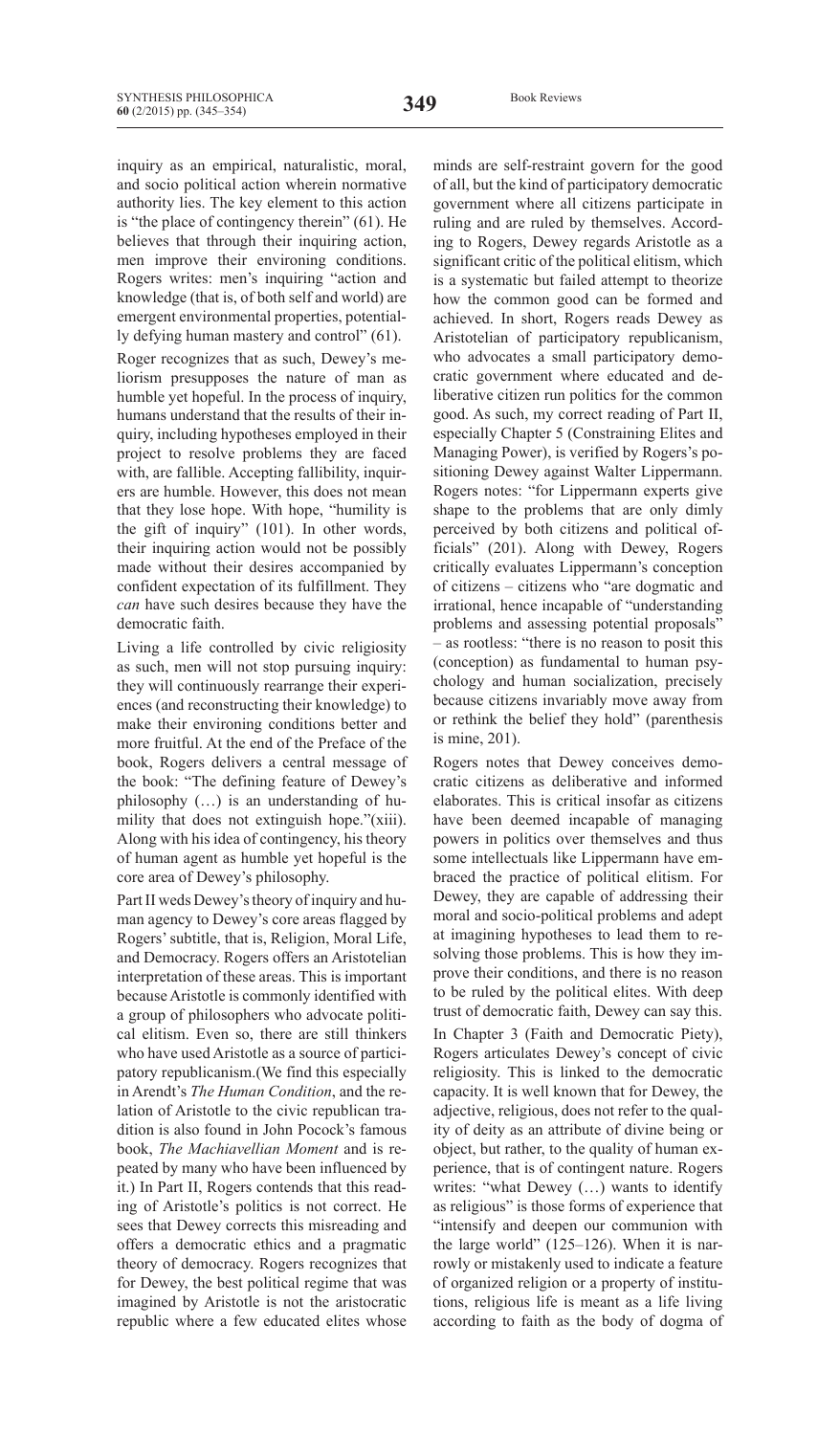an organized religious institution. On the contrary, when the adjective, religious, refers to the quality of human experience, religious life is meant as a democratic life of faith in human nature.

Rogers recognizes that in this Deweyan religious naturalism, religiosity denotes piety that is without falling into the body of dogma and allows us to live a life controlled by the democratic faith: a life of "democratic piety" (For Rogers' full articulation of the phrase, see: 126–136). Rogers urges his audiences to "understand piety and faith as *democratic* virtues" (*italics* are mine, 127). Men who cultivate themselves toward those "religious" traits of character are deemed democratically virtuous. They are pious, but not in a sense that their lives and experience are incorporated to the order of supernatural beings or objects as fixed and related to infallible dogmas behind this order. Instead, they are democratic in their lives and expand the horizon of experience to make our lives richer and flourishing.

In Chapter 4 (Within the Space of Moral Reflection), Rogers recognizes that in Dewey's pragmatist ethics, there is a connection between morality and democracy, and attempts to explain this linkage. For Dewey, moral inquiry is not a pure reason-based and autonomous action to give the moral laws that are completely independent of environing conditions. It is rather a cooperatively intelligent action of democratic deliberation – wherein morality lies – to address various socio-political and economic issues in contemporary pluralist world. "Moral conflict" between diverse views of issues emerges and "deliberation" is thus required to resolve the conflict that would otherwise develop into culture war (170). Rogers supports Dewey's argument that deliberation should be democratic. Dewey's religious naturalist concept of democracy – which is understood in the context of meliorism – directs our moral thought and judgment along the lines to address hindrances to human growth and the actualization of individuality. We as a cooperatively intelligent society have "mutual responsibility" to identify problems we commonly share together and resolve them in such a way as to lead to all-around flourishing of human life (170). Rogers concludes the chapter that as such, moral inquiry is considered to be the best method to pursue the quest for the common good in our pluralist world.

I have reviewed each chapter in a reversed way because I feel that Rogers's reading of Dewey's theory of democracy should be highlighted in his moral philosophy. Dewey's view of moral life embraces the participatory republicanism, which is his Aristotelian understanding of democratic life. In Rogers's interpretation of Dewey's theory moral life, I see him emphasizing on democratic deliberation whereon moral life is based. According to Rogers, Dewey does not refer to deliberation as the kind of "utilitarianism's calculative understanding of deliberation" because this "calculative approach undercuts the deliverances of the imagination, and in some instances simply ignores them altogether" (177). It is referred to as the imaginative action that allows us to "have access to" and "focus on funded experiences for future possibilities" (176).

Rogers offers a great insight into Dewey's moral life, but it seems to me that his understanding of deliberation-based moral life is limited, since he does not include a discussion of Dewey's theory of democratic virtues. Briefly conceived, democratic virtues are traits or habits of character, which are considered morally good because they are dispositions to kinds of cooperatively intelligent and constructive activity by which individuals work together to create the proper conditions, thereby actualizing their individualities that might otherwise remain merely potential. In his recent book, *Human Eros: Eco-ontology and the Aesthetics of Existence*, Thomas Alexander writes: "the core of democratic virtues lie in the ability to learn the art of living meaningfully, cultivating experience so that society can intelligently act for those consummatory experiences which realize the deepest sense of embodied value and meaning in our existence." (Thomas M., Alexander, *Human Eros: Eco-ontology and the Aesthetics of Existence*, NewYork: Fordham University Press, 2013, 202.) For Dewey, moral life refers to a form of life constrained by democratic virtues. Living moral life is bringing democracy (understood in terms of civic religiosity) to our problematic situations. Democratically virtuous men are the participatory republicanism-oriented public. With his concept of democratic virtues, we can not only critically respond to the elitism in politics, but also mediate moral conflict between our plural values which are incommensurate. Dewey's concept of democratic virtues should have been articulated in Rogers's discussion of Dewey's ethics, and he could have found out and filled the gap between morality and democracy.

#### **Chanhee Lee**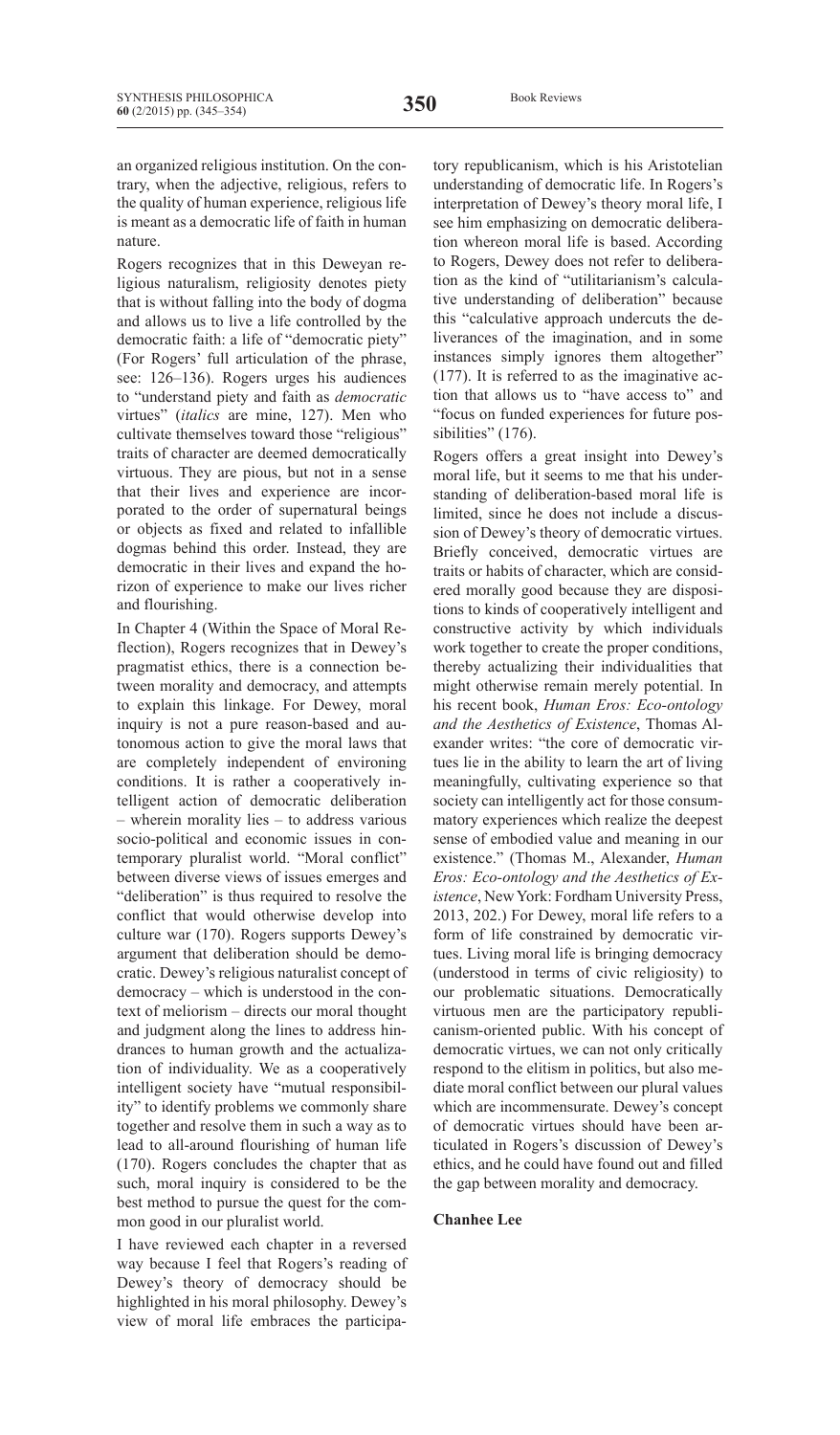#### **Graham Oppy (ed.)**

## **The Routledge Handbook of Contemporary Philosophy of Religion**

#### Routledge, London – New York 2015

*The Routledge Handbook of Contemporary Philosophy of Religion* was edited by Graham Oppy, professor of philosophy at Monash University in Australia, and a co-editor of the multivolume work *The History of Western Philosophy of Religion*, and author of *Ontological Arguments and Belief in God*, *Arguing about Gods*, *Philosophical Perspectives on Infinity*, *The Best Argument against God*, *Reinventing Philosophy of Religion*, *Describing Gods: An Investigation of Divine Attributes*, and co-author of *Reading Philosophy of Religion*. This handbook is an outstanding reference source to all topics and problems concerning religion, science, philosophy, and contemporary philosophy of religion. As many other Routledge handbook series, which are meant to be an introductory collection of essays, the book is divided into seven parts which then deal with various problems and concepts. More than thirty professors, scholars and researches have contributed to this outstanding handbook with their essays, writing about various topics which include anything ranging from traditional conceptions of divinity, to religion and cognitive sciences. Some of the contributors are Sahotra Sarkar, philosopher of science and conservation biologist at the university of Texas, Todd Tremlin, professor in the Religion department at Central Michigan University, and author of the book *Minds and Gods: The Cognitive Foundations of Religion*, and Michael Levin, philosophy professor at City University of New York.

First part of the book deals with *theoretical orientations* which takes six different approaches to religion. Chapter one of the book deals with "Feminist Approaches to Religion", written by Beverley Clack. In short, it deals with feminist theology which includes the problems of sexuality and identity because it is impossible, for them, to consider spirituality and belief in God without understanding how sexuality and gender affects the construction of these concepts. Feminist theologians have a very similar critique of religion compared to German philosopher and anthropologist, Ludwig Feuerbach. The basis of their agreement lies in that they both argue that the concept of God is entirely a human creation which then holds certain beliefs and values. From there, Feurerbach and feminist theologians split up. Feminist theologians claim that "God is made in man's image and that image defines masculinity in a manmade society" (p. 8).

Chapter two then takes a different approach – "Phenomenological Approach to Religion". Basically, this chapter deals with phenomenology and phenomenological method, developed by philosopher Edmund Husserl, and religion. In other words, John Panteleimon Manoussakis, the author of this chapter, tries to define what religion is when we take the phenomenological approach to it. The problem surfaced, author claims, at the beginning of the twentieth century when science tried to examine religion from its own perspective. For example, Durkheim tried to define religion as "pertaining to things sacred, in contradistinction to the profane" (p. 22). In other words, the world is divided into two domains: one sacred and the other one profane.

"Postmodern Approaches to Religion" is a third chapter, written by N. N. Trakakis, and it discusses several concepts that characterize postmodern theology, namely negative theology which deals with "radical transcendence, incomprehensibility, and ineffability of God" (p. 37), Nietzschean 'death of God' theology movement which originated in 1960, "taking their lead from Nietzsche's famous parable of the madman" (p. 37), and phenomenological approaches with its 'theological turn'.

Next chapter, written by Trent Dougherty and Logan Paul Gage, thematises "New Atheist Approaches to Religion". To be precise, this chapter gives criticism to New Atheism conceived by Richard Dawkins, Christopher Hitchens, Sam Harris and Daniel Dennett and their arguments against God's existence. Authors focus on Richard Dawkins and his arguments against existence of God to show readers that he and the New Atheists are not providing "any reason at all for the proposition that God does not exist" (p. 61).

Fifth chapter deals with "Wittgensteinian Approaches to Religion", or, to be more precise, his rejection of the idea that "Christianity offers us a philosophical theory about what goes on in a celestial realm" (p. 63).

Six and the last chapter of the first part of the book is written by Harriet A. Harris and it deals with "Fundamentalist Approaches to Religion". In short, this chapter examines fundamentalism in Protestant Christianity where the term first appeared. It suggests that fundamentalism must be analysed so we can explain larger philosophical trend of the modern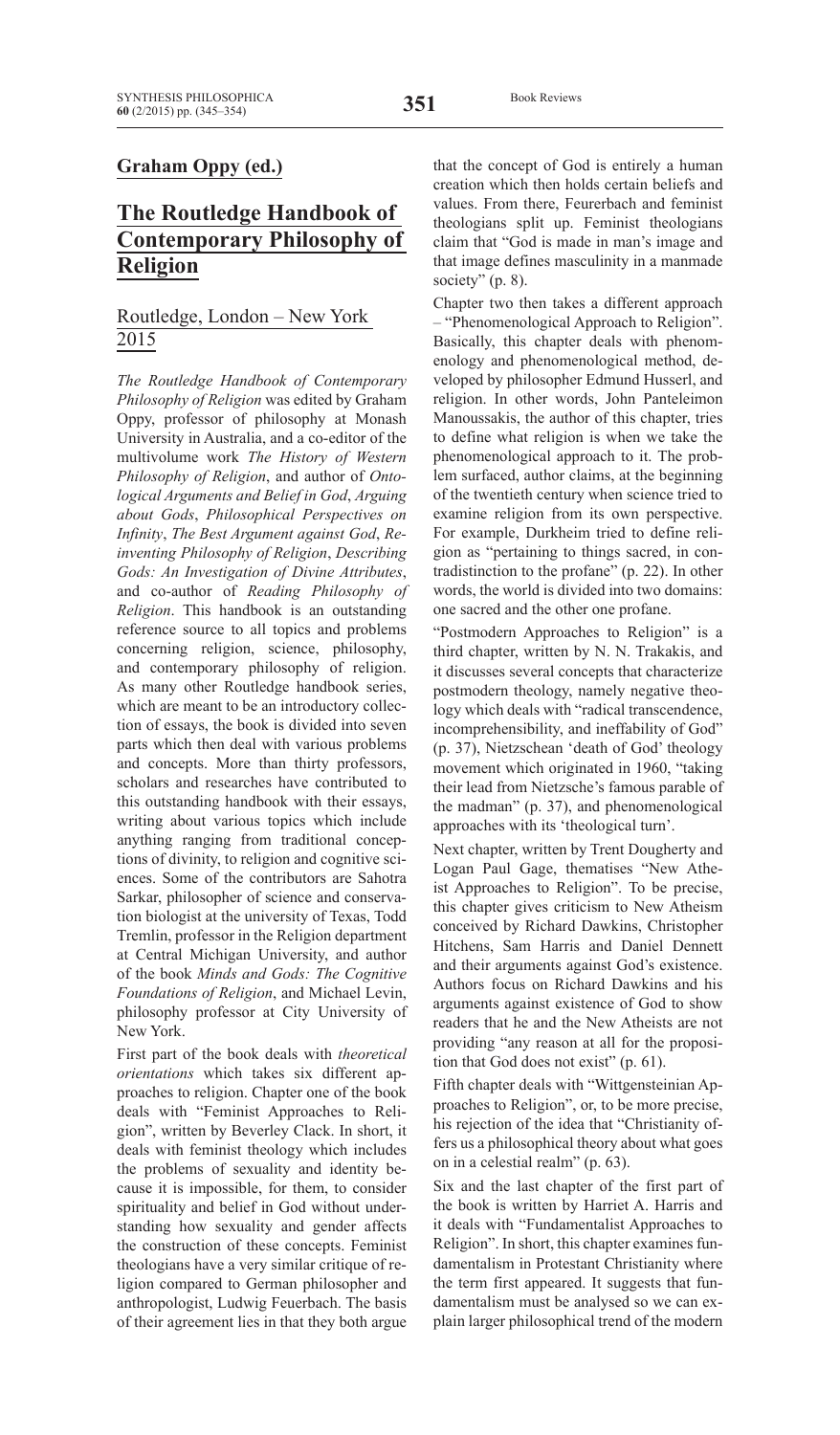times. As Harris says, "If we understand fundamentalism as it has developed historically and philosophically, we can use a study of it to assess the effects of foundationalism and empiricism upon religious belief" (p. 89).

Second part of the book deals with *conceptions of divinity*, in chapters "Cosmology, Divinity and Self-Cultivation in Chinese Thought", "Islamic Conceptions of Divinity", "Hindu Models of Divinity" and "Christian Conceptions of God".

When writing about Chinese thought, author Karyn L. Lai focuses on Confucian and Daoist characteristics of religious belief. She explains the purpose of divination as relationship between the human and the divine through time as it is a practice of securing the future through oracle bones and various pyromantic rituals. Confucian and Daoist traditions both put emphasis on self-cultivation as an "attempt to empower individuals, for them to develop skills and capacities" (p. 109). A really useful addition to this chapter is the list of dates that effectively put dynasties into a time table for easier understanding of Chinese history. Also, at the very end of the chapter is a glossary of Chinese terms which spans on four pages. Purpose of this glossary is to further explain certain terms and words that are appearing in the text.

As for Islamic conceptions of divinity, author ImranAijaz tries to introduce us to the Islamic understanding of God in Qur'an and ahadith, which are reports describing the words and actions of Muhammad. Ajiaz, through discussing attributes of God that are mentioned in those two sources, claims that Islamic religion and its God does not necessarily fall under the standard theism in which exists a omnipotent and omnibenevolent God like, for example, in Christianity. Ajiaz explains that it is necessary to understand concept of God because it will affect our religious commitment towards Him. He then proceeds to examine God's transcendence and how, because of that, it is irrational to believe in Him. On top of that, he adds that Islamic God is not omnibenevolent because He does not love non-believers nor wrong-doers, and so on. Addressing those questions, claims Ajiaz, are important part of Islamic philosophy of religion.

Next chapter deals with Hindu models of divinity, namely "Divinity in the Vedas", "Nyāya Concept of God", "Popular Hindu Traditions and Their Concepts of God", "Vedānta Concept of God". When writing about divinity in the Vedas, authoress Monima Chadha shows us that God is not at the centre of religious intelligibility, but instead it is replaced by *Rta*, a cosmic law "which maintains the natural and moral order of the cosmos" (p. 130). According to her, not even gods have power over *Rta*. Contrary to the Vedas, *Nyāya* scholars put God in the centre of their belief system. He is the cause of the universe, according to the three *sūtras* presented in this chapters. God presented by *Nyāya* scholars does not create the world *ex nihilo*, like Christian God does, but rather He only arranges atoms that already exists. *Vedānta* concept of God somewhat portrays pantheism, claiming that the world is God's body, in which term 'body' means "any substance of a conscious being which can be entirely controlled and supported by that being for the latter's own purposes, and whose proper form is solely to be the accessory of that being, is the "body" of that being" (p. 135–136).

Last chapter of the second part of the book deals with Christian conceptions of God, by John Bishop. In contrast to previous chapters, God is presented as a Creator *ex nihilo*, as a sole object of worship and an ultimate productive cause.

Jerome Gelman opens the third part of the book with chapter about "Religious Experience", which is "an experience purportedly granting acquaintance with, or supporting belief in the existence of, realities or states of affairs of a kind not accessible by way of sense perception, somatosensory modalities, or standard introspection and having religious meaning for the subject" (p. 155). Author claims that philosophers have advanced three approaches when it comes to religious experience, namely "Swineburne's Principle of Credulity", "Alston's Doxatic Practice Approach", and "Plantiga's Proper Functionalism" approach.

Second chapter is written by Mark Wynn and it thematises "Religious Faith". He deals with the conception of faith in Aquinas' *Summa Theologiae*. For Aquinas, the act of faith does not depend on the evidence presented, but upon the will that draws us towards God, or the divine good.

Bryan Frances in his chapter "Religious Disagreement" tries to motivate and formulate the main *epistemological questions* to ask about the phenomenon of religious disagreement. In short, it deals with various methods which can put a person in doubt when it comes to his own religious beliefs. One of the examples is being aware of other religions that have different (or similar) beliefs than your own, and thus the person starts questioning his own beliefs and religion.

"Religion and Superstition" written by Edward Feser explains superstition in Aquinas'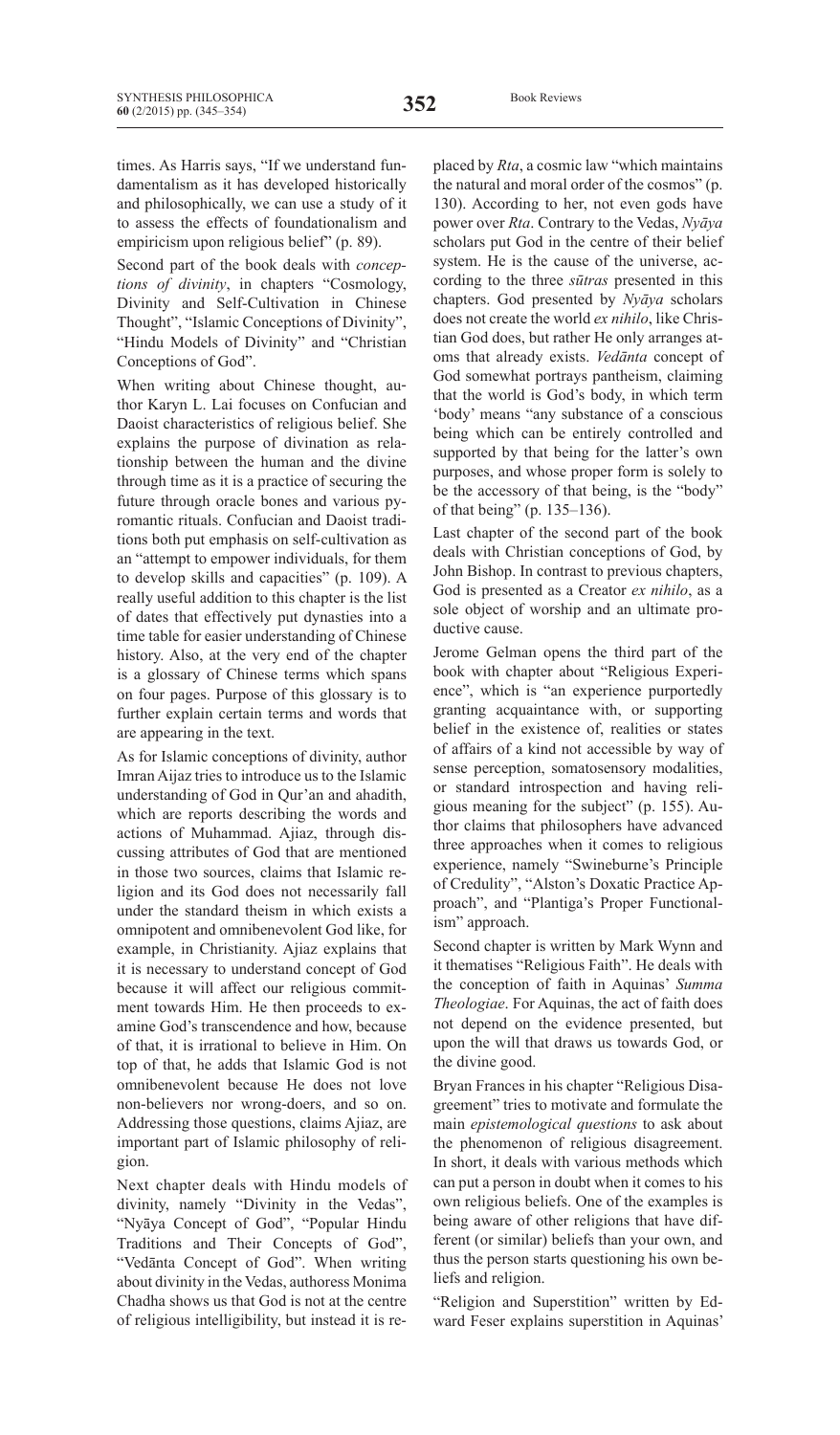way, where he offers us a typology of superstition. He gives us four species of superstition, namely "improper worship of the true God, idolatry, divination or consulting with demons, and vain observances, such as the use of amulets or other purportedly magical practices" (p. 192). Author then proceeds to explain each one of them throughout his essay.

Fourth part of the book deals with *metaphysics and religious language*. It's first chapter is written by Michael Scott, named "Realism and Anti-Realism" and it deals with both realist and anti-realist positions of interpreting religious language. Author claims that there are three areas of interpretation. First one focuses on the type of content that religious sentences can possess; second one focuses on the truth conditions of religious sentences; and the third focuses on the meaning of religious utterances.

Next chapter, written by Roger M. White, "Analogy, Metaphor, and Literal Language", discusses how is it possible to use human language to speak about God, without anthropomorphising such a God with our fears, wishes, morality, aspirations etc. The problem is in human language, claims the author, because it is imbued with human fears, values, and aspirations. Author then proceeds asking if we can ever talk about God without falling into anthropomorphisms and projections of our own wishes and ideals, while retaining the meaningfulness of the language. He tries to answer his own question with linguistic use of analogy, and religious claims that are interpreted metaphorically.

Chapter "The Scientific Interpretations of Religious Texts" by David Bartholomew takes scientific method and applies it to the interpretations of religious texts, namely Bayes' theorem, and linguistic method called *stylometrics* which shows us the structure or authorship of texts by "analysing their statistical characteristics" (p. 232).

Last chapter in this part of the book deals with "Metaphysics and Religion", written by Kevin Hart. Author deals with several positions in Christianity and their adoptions of some aspects of metaphysics. First, there is metaphysics in service of natural theology in, for example, scholasticism or in contemporary analytic philosophy. Second, metaphysics is bracketed into theologies. For example, "Kant's attempt to bring religion within the limits of bare reason" (p. 246), or "medieval contemplative theologies that prize *affectus* over *intellectus*" (p. 246), and so on. Third and last is the restraining of metaphysics which was started by Friedrich Nietzsche.

Fifth part of the book thematises *religion and politics*. Victoria S. Harrison, writer of the first chapter, examines "Religious Pluralism" and its integration into philosophy of religion. To do that, author claims that philosophers of religion should take into account different religious traditions and their ties to their corresponding philosophical traditions.

A very short chapter written by Marci A. Hamilton on "Religion in the Public Square", deals with "how those advocating for religious entities have borrowed the term 'public square' from the Supreme Court's free speech doctrine in the attempt to gain leverage for their public policy positions" (p. 270).

"Religious Tolerance", chapter written by Mehdi Aminrazavi deals with religious diversity in Western societies. Author claims that the concept of religious tolerance as an harmonious utopia of different religious groups is an illusion and it cannot be achieved. He presents his arguments for intellectual intolerance of religious beliefs throughout the chapter, claiming that intolerance is more of a virtue than a vice. He does that in a way that he gives us standard, accepted arguments which are in favour of religious tolerance, for example *Argument from utility*, and *Feelgood argument*, and then replies with his own arguments denying their validity.

Last chapter of the fifth part of the book somewhat compliments the chapter before. Daniel J. McKaughan writes about "Religious Violence" and its occurrences throughout the history. Concerned about religion and violence which it can be responsible for, he asks questions on why people commit violent acts under the name of their religion. He is interested under what circumstances is violence justified and why do religious institutions rationalise violence. McKaughan claims that one of the reasons is the sheer belief in God to whom we are morally submitted, and if He wills us to kill someone or group of people, we are obliged because His will must be followed.

*Religion and ethics* is the topic of the sixth part of the book, and it starts with chapter named "Religion and Meta-Ethics", written by Michael Smith. He focuses on the relationship between existence of God and ethical obligations it carries.

In chapter "Religion and Normative Ethics", David S. Oderberg takes Christianity as the paradigm for discussing the connection between religion and morality, claiming that those two categories do not depend on each other. In other words, a person does not have to be religious to be moral and vice-versa.